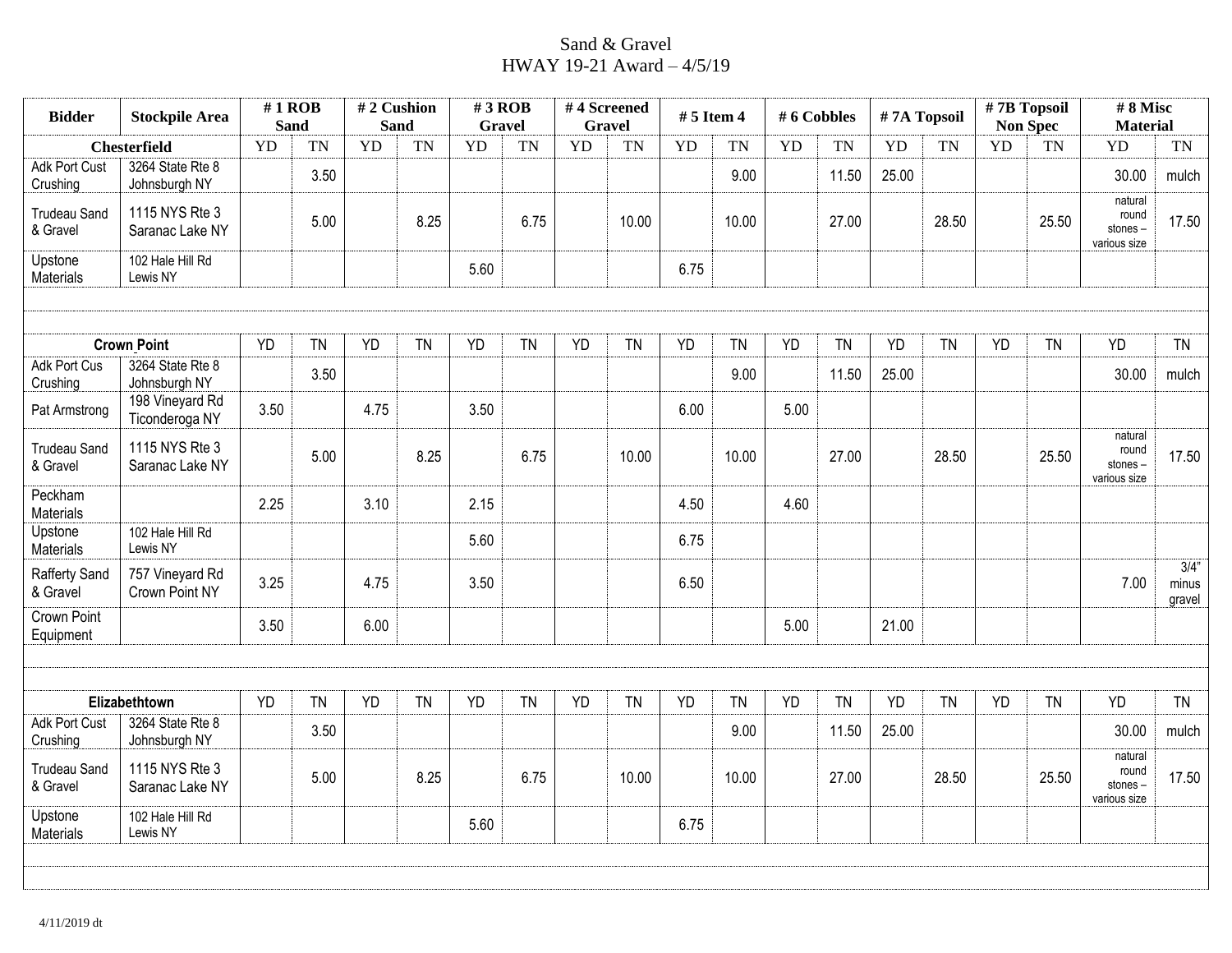| <b>Bidder</b>                    | <b>Stockpile</b><br>Area          |           | $#1$ ROB<br><b>Sand</b> | #2 Cushion<br><b>Sand</b> |           | #3 ROB<br><b>Gravel</b> |           |           | #4 Screened<br><b>Gravel</b> | $# 5$ Item 4 |           | #6 Cobbles |           | #7A Topsoil |           | #7B Topsoil | <b>Non Spec</b> | #8 Misc<br><b>Material</b>                  |           |
|----------------------------------|-----------------------------------|-----------|-------------------------|---------------------------|-----------|-------------------------|-----------|-----------|------------------------------|--------------|-----------|------------|-----------|-------------|-----------|-------------|-----------------|---------------------------------------------|-----------|
|                                  | <b>Essex</b>                      | <b>YD</b> | <b>TN</b>               | <b>YD</b>                 | TN        | <b>YD</b>               | <b>TN</b> | <b>YD</b> | <b>TN</b>                    | YD           | <b>TN</b> | YD         | <b>TN</b> | <b>YD</b>   | <b>TN</b> | <b>YD</b>   | <b>TN</b>       | YD                                          | <b>TN</b> |
| <b>Adk Port Cust</b><br>Crushing | 3264 State Rte 8<br>Johnsburgh NY |           | 3.50                    |                           |           |                         |           |           |                              |              | 9.00      |            | 11.50     | 25.00       |           |             |                 | 30.00                                       | mulch     |
| Pat Armstrong                    | 198 Vineyard Rd<br>Ticonderoga NY | 3.50      |                         | 4.75                      |           | 3.50                    |           |           |                              | 6.00         |           | 5.00       |           |             |           |             |                 |                                             |           |
| <b>Trudeau Sand</b><br>& Gravel  | 1115 NYS Rte 3<br>Saranac Lake NY |           | 5.00                    |                           | 8.25      |                         | 6.75      |           | 10.00                        |              | 10.00     |            | 27.00     |             | 28.50     |             | 25.50           | natural<br>round<br>stones-<br>various size | 17.50     |
| Upstone<br>Materials             | 102 Hale Hill Rd<br>Lewis NY      |           |                         |                           |           | 5.60                    |           |           |                              | 6.75         |           |            |           |             |           |             |                 |                                             |           |
|                                  |                                   |           |                         |                           |           |                         |           |           |                              |              |           |            |           |             |           |             |                 |                                             |           |
|                                  | Jay                               | <b>YD</b> | <b>TN</b>               | YD                        | TN        | <b>YD</b>               | <b>TN</b> | YD        | <b>TN</b>                    | <b>YD</b>    | TN        | <b>YD</b>  | <b>TN</b> | <b>YD</b>   | <b>TN</b> | <b>YD</b>   | <b>TN</b>       | <b>YD</b>                                   | <b>TN</b> |
| <b>Adk Port Cust</b><br>Crushing | 3264 State Rte 8<br>Johnsburgh NY |           | 3.50                    |                           |           |                         |           |           |                              |              | 9.00      |            | 11.50     | 25.00       |           |             |                 | 30.00                                       | mulch     |
| <b>Trudeau Sand</b><br>& Gravel  | 1115 NYS Rte 3<br>Saranac Lake NY |           | 5.00                    |                           | 8.25      |                         | 6.75      |           | 10.00                        |              | 10.00     |            | 27.00     |             | 28.50     |             | 25.50           | natural<br>round<br>stones-<br>various size | 17.50     |
| Upstone<br>Materials             | 102 Hale Hill Rd<br>Lewis NY      |           |                         |                           |           | 5.60                    |           |           |                              | 6.75         |           |            |           |             |           |             |                 |                                             |           |
|                                  |                                   |           |                         |                           |           |                         |           |           |                              |              |           |            |           |             |           |             |                 |                                             |           |
|                                  | Keene                             | <b>YD</b> | <b>TN</b>               | YD                        | <b>TN</b> | <b>YD</b>               | <b>TN</b> | <b>YD</b> | <b>TN</b>                    | <b>YD</b>    | <b>TN</b> | YD         | <b>TN</b> | YD          | <b>TN</b> | <b>YD</b>   | <b>TN</b>       | <b>YD</b>                                   | <b>TN</b> |
| <b>Adk Port Cust</b><br>Crushing | 3264 State Rte 8<br>Johnsburgh NY |           | 3.50                    |                           |           |                         |           |           |                              |              | 9.00      |            | 11.50     | 25.00       |           |             |                 | 30.00                                       | mulch     |
| <b>Trudeau Sand</b><br>& Gravel  | 1115 NYS Rte 3<br>Saranac Lake NY |           | 5.00                    |                           | 8.25      |                         | 6.75      |           | 10.00                        |              | 10.00     |            | 27.00     |             | 28.50     |             | 25.50           | natural<br>round<br>stones-<br>various size | 17.50     |
| Caza & Assoc                     | 36 Liberty Rd<br>North Hudson NY  |           |                         | 4.75                      |           |                         |           |           |                              |              |           |            |           |             |           |             |                 |                                             |           |
| Upstone<br>Materials             | 102 Hale Hill Rd<br>Lewis NY      |           |                         |                           |           | 5.60                    |           |           |                              | 6.75         |           |            |           |             |           |             |                 |                                             |           |
|                                  |                                   |           |                         |                           |           |                         |           |           |                              |              |           |            |           |             |           |             |                 |                                             |           |
|                                  | Lewis                             | YD        | <b>TN</b>               | YD                        | <b>TN</b> | YD                      | TN        | YD        | <b>TN</b>                    | YD           | <b>TN</b> | YD         | <b>TN</b> | YD          | <b>TN</b> | YD          | <b>TN</b>       | YD                                          | <b>TN</b> |
| Adk Port Cust<br>Crushing        | 3264 State Rte 8<br>Johnsburgh NY |           | 3.50                    |                           |           |                         |           |           |                              |              | 9.00      |            | 11.50     | 25.00       |           |             |                 | 30.00                                       | mulch     |
| <b>Trudeau Sand</b><br>& Gravel  | 1115 NYS Rte 3<br>Saranac Lake NY |           | 5.00                    |                           | 8.25      |                         | 6.75      |           | 10.00                        |              | 10.00     |            | 27.00     |             | 28.50     |             | 25.50           | natural<br>round<br>stones-<br>various size | 17.50     |
| Upstone<br>Materials             | 102 Hale Hill Rd<br>Lewis NY      |           |                         |                           |           | 5.60                    |           |           |                              | 6.75         |           |            |           |             |           |             |                 |                                             |           |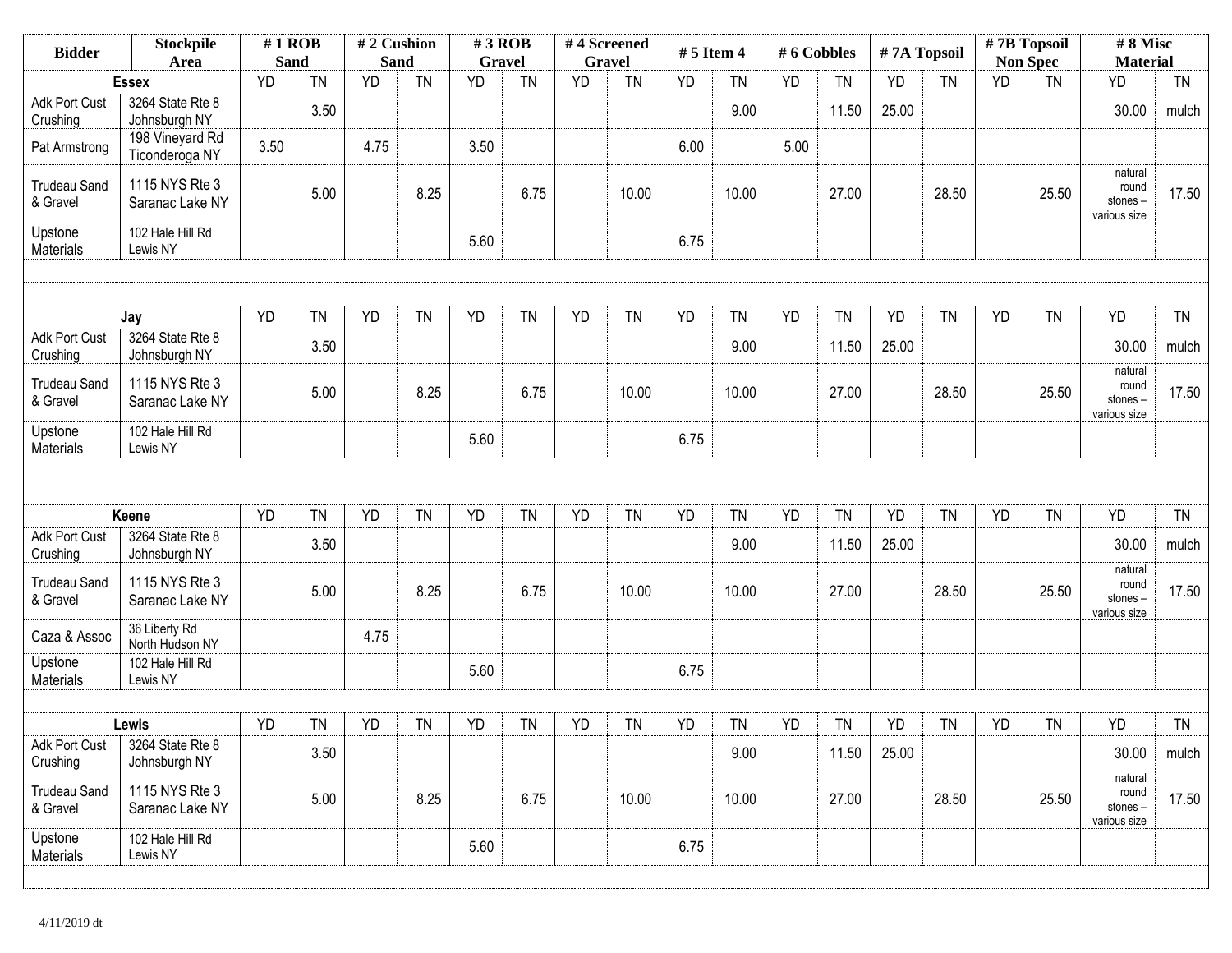| <b>Stockpile</b><br><b>Bidder</b><br>Area |                                     | $#1$ ROB<br><b>Sand</b> |           | #2 Cushion<br><b>Sand</b> |           | $#3$ ROB<br><b>Gravel</b> |           | #4 Screened<br><b>Gravel</b> |           | # 5 Item 4 |           | # 6 Cobbles |           | #7A Topsoil |           | #7B Topsoil<br><b>Non Spec</b> |           | #8 Misc<br><b>Material</b>                  |                            |
|-------------------------------------------|-------------------------------------|-------------------------|-----------|---------------------------|-----------|---------------------------|-----------|------------------------------|-----------|------------|-----------|-------------|-----------|-------------|-----------|--------------------------------|-----------|---------------------------------------------|----------------------------|
|                                           | Minerva                             | <b>YD</b>               | <b>TN</b> | <b>YD</b>                 | <b>TN</b> | <b>YD</b>                 | <b>TN</b> | <b>YD</b>                    | <b>TN</b> | <b>YD</b>  | <b>TN</b> | YD          | <b>TN</b> | YD          | <b>TN</b> | <b>YD</b>                      | <b>TN</b> | <b>YD</b>                                   | <b>TN</b>                  |
| <b>Adk Port Cust</b><br>Crushing          | 3264 State Rte 8<br>Johnsburgh NY   |                         | 3.50      |                           |           |                           |           |                              |           |            | 9.00      |             | 11.50     | 25.00       |           |                                |           | 30.00                                       | mulch                      |
| <b>Trudeau Sand</b><br>& Gravel           | 1115 NYS Rte 3<br>Saranac Lake NY   |                         | 5.00      |                           | 8.25      |                           | 6.75      |                              | 10.00     |            | 10.00     |             | 27.00     |             | 28.50     |                                | 25.50     | natural<br>round<br>stones-<br>various size | 17.50                      |
| Upstone<br>Materials                      | 102 Hale Hill Rd<br>Lewis NY        |                         |           |                           |           | 5.60                      |           |                              |           | 6.75       |           |             |           |             |           |                                |           |                                             |                            |
|                                           |                                     |                         |           |                           |           |                           |           |                              |           |            |           |             |           |             |           |                                |           |                                             |                            |
|                                           | <b>Moriah</b>                       | <b>YD</b>               | TN        | <b>YD</b>                 | <b>TN</b> | <b>YD</b>                 | <b>TN</b> | <b>YD</b>                    | <b>TN</b> | <b>YD</b>  | <b>TN</b> | <b>YD</b>   | <b>TN</b> | <b>YD</b>   | <b>TN</b> | <b>YD</b>                      | <b>TN</b> | YD                                          | <b>TN</b>                  |
| Adk Port Cust<br>Crushing                 | 3264 State Rte 8<br>Johnsburgh NY   |                         | 3.50      |                           |           |                           |           |                              |           |            | 9.00      |             | 11.50     | 25.00       |           |                                |           | 30.00                                       | mulch                      |
| Pat Armstrong                             | 198 Vineyard Rd<br>Ticonderoga NY   | 3.50                    |           | 4.75                      |           | 3.50                      |           |                              |           | 6.00       |           | 5.00        |           |             |           |                                |           |                                             |                            |
| <b>Trudeau Sand</b><br>& Gravel           | 1115 NYS Rte 3<br>Saranac Lake NY   |                         | 5.00      |                           | 8.25      |                           | 6.75      |                              | 10.00     |            | 10.00     |             | 27.00     |             | 28.50     |                                | 25.50     | natural<br>round<br>stones-<br>various size | 17.50                      |
| Peckham<br>Materials                      |                                     | 2.25                    |           | 3.10                      |           | 2.15                      |           |                              |           | 4.50       |           | 4.60        |           |             |           |                                |           |                                             |                            |
| Caza & Assoc                              | 36 Liberty Rd<br>North Hudson NY    |                         |           | 4.75                      |           |                           |           |                              |           |            |           |             |           |             |           |                                |           |                                             |                            |
| Upstone<br>Materials                      | 102 Hale Hill Rd<br>Lewis NY        |                         |           |                           |           | 5.60                      |           |                              |           | 6.75       |           |             |           |             |           |                                |           |                                             |                            |
| <b>Rafferty Sand</b><br>& Gravel          | 757 Vineyard Rd<br>Crown Point NY   | 3.25                    |           | 4.75                      |           | 3.50                      |           |                              |           | 6.50       |           |             |           |             |           |                                |           | 7.00                                        | $3/4$ "<br>minus<br>gravel |
| Crown Point<br>Equipment                  |                                     | 3.50                    |           | 6.00                      |           |                           |           |                              |           |            |           | 5.00        |           | 21.00       |           |                                |           |                                             |                            |
|                                           |                                     |                         |           |                           |           |                           |           |                              |           |            |           |             |           |             |           |                                |           |                                             |                            |
|                                           | Newcomb                             | <b>YD</b>               | TN        | <b>YD</b>                 | <b>TN</b> | <b>YD</b>                 | <b>TN</b> | YD                           | <b>TN</b> | <b>YD</b>  | <b>TN</b> | YD          | <b>TN</b> | YD          | <b>TN</b> | <b>YD</b>                      | <b>TN</b> | YD                                          | <b>TN</b>                  |
| <b>Adk Port Cust</b><br>Crushing          | 3264 State Rte 8<br>Johnsburgh NY 1 |                         | 3.50      |                           |           |                           |           |                              |           |            | 9.00      |             | 11.50     | 25.00       |           |                                |           | 30.00                                       | mulch                      |
| <b>Trudeau Sand</b><br>& Gravel           | 1115 NYS Rte 3<br>Saranac Lake NY   |                         | 5.00      |                           | 8.25      |                           | 6.75      |                              | 10.00     |            | 10.00     |             | 27.00     |             | 28.50     |                                | 25.50     | natural<br>round<br>stones-<br>various size | 17.50                      |
| Caza & Assoc                              | 36 Liberty Rd<br>North Hudson NY    |                         |           | 4.75                      |           |                           |           |                              |           |            |           |             |           |             |           |                                |           |                                             |                            |
| Upstone<br>Materials                      | 102 Hale Hill Rd<br>Lewis NY        |                         |           |                           |           | 5.60                      |           |                              |           | 6.75       |           |             |           |             |           |                                |           |                                             |                            |
| Crown Point<br>Equipment                  |                                     | 3.50                    |           | 6.00                      |           |                           |           |                              |           |            |           | 5.00        |           | 21.00       |           |                                |           |                                             |                            |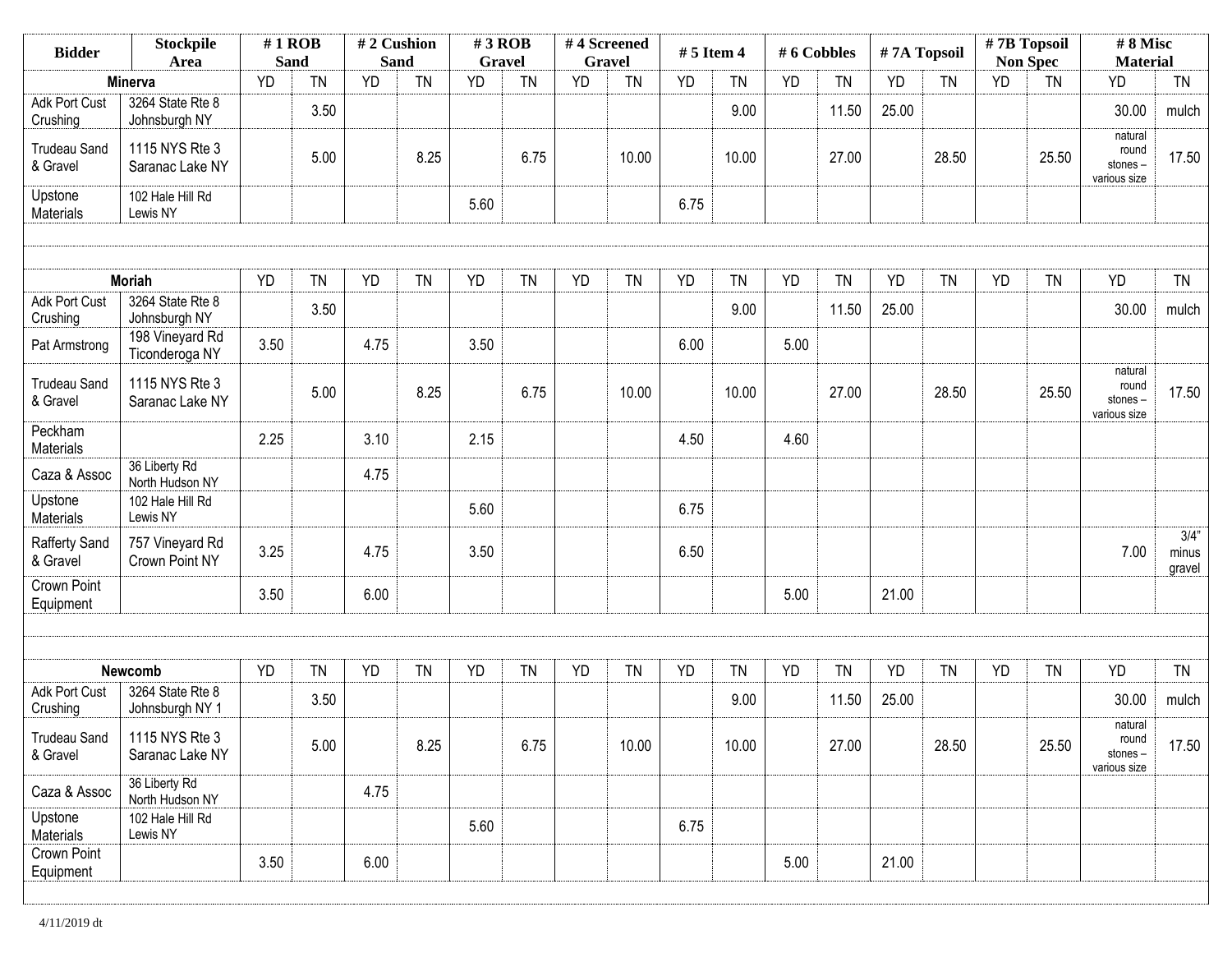| <b>Stockpile</b><br><b>Bidder</b><br>Area |                                   | $#1$ ROB<br><b>Sand</b> |           | #2 Cushion<br>Sand |           | $#3$ ROB<br><b>Gravel</b> |           | #4 Screened | Gravel    | $# 5$ Item 4 |           | #6 Cobbles |           | #7A Topsoil |           |           | $# 7B$ Topsoil<br><b>Non Spec</b> | #8 Misc<br><b>Material</b>                  |                            |
|-------------------------------------------|-----------------------------------|-------------------------|-----------|--------------------|-----------|---------------------------|-----------|-------------|-----------|--------------|-----------|------------|-----------|-------------|-----------|-----------|-----------------------------------|---------------------------------------------|----------------------------|
|                                           | <b>North Elba</b>                 | <b>YD</b>               | <b>TN</b> | <b>YD</b>          | <b>TN</b> | <b>YD</b>                 | <b>TN</b> | <b>YD</b>   | <b>TN</b> | <b>YD</b>    | <b>TN</b> | YD         | <b>TN</b> | <b>YD</b>   | <b>TN</b> | <b>YD</b> | <b>TN</b>                         | <b>YD</b>                                   | <b>TN</b>                  |
| <b>Adk Port Cust</b><br>Crushing          | 3264 State Rte 8<br>Johnsburgh NY |                         | 3.50      |                    |           |                           |           |             |           |              | 9.00      |            | 11.50     | 25.00       |           |           |                                   | 30.00                                       | mulch                      |
| <b>Trudeau Sand</b><br>& Gravel           | 1115 NYS Rte 3<br>Saranac Lake NY |                         | 5.00      |                    | 8.25      |                           | 6.75      |             | 10.00     |              | 10.00     |            | 27.00     |             | 28.50     |           | 25.50                             | natural<br>round<br>stones-<br>various size | 17.50                      |
| Upstone<br>Materials                      | 102 Hale Hill Rd<br>Lewis NY      |                         |           |                    |           | 5.60                      |           |             |           | 6.75         |           |            |           |             |           |           |                                   |                                             |                            |
|                                           | <b>North Hudson</b>               | <b>YD</b>               | <b>TN</b> | <b>YD</b>          | <b>TN</b> | <b>YD</b>                 | <b>TN</b> | <b>YD</b>   | <b>TN</b> | <b>YD</b>    | <b>TN</b> | <b>YD</b>  | <b>TN</b> | <b>YD</b>   | <b>TN</b> | <b>YD</b> | <b>TN</b>                         | <b>YD</b>                                   | <b>TN</b>                  |
| <b>Adk Port Cust</b><br>Crushing          | 3264 State Rte 8<br>Johnsburgh NY |                         | 3.50      |                    |           |                           |           |             |           |              | 9.00      |            | 11.50     | 25.00       |           |           |                                   | 30.00                                       | mulch                      |
| Pat Armstrong                             | 198 Vineyard Rd<br>Ticonderoga NY | 3.50                    |           | 4.75               |           | 3.50                      |           |             |           | 6.00         |           | 5.00       |           |             |           |           |                                   |                                             |                            |
| <b>Trudeau Sand</b><br>& Gravel           | 1115 NYS Rte 3<br>Saranac Lake NY |                         | 5.00      |                    | 8.25      |                           | 6.75      |             | 10.00     |              | 10.00     |            | 27.00     |             | 28.50     |           | 25.50                             | natural<br>round<br>stones-<br>various size | 17.50                      |
| Caza & Assoc                              | 36 Liberty Rd<br>North Hudson NY  |                         |           | 4.75               |           |                           |           |             |           |              |           |            |           |             |           |           |                                   |                                             |                            |
| Upstone<br>Materials                      | 102 Hale Hill Rd<br>Lewis NY      |                         |           |                    |           | 5.60                      |           |             |           | 6.75         |           |            |           |             |           |           |                                   |                                             |                            |
| Rafferty Sand<br>& Gravel                 | 757 Vineyard Rd<br>Crown Point NY | 3.25                    |           | 4.75               |           | 3.50                      |           |             |           | 6.50         |           |            |           |             |           |           |                                   | 7.00                                        | $3/4$ "<br>minus<br>gravel |
| Crown Point<br>Equipment                  |                                   | 3.50                    |           | 6.00               |           |                           |           |             |           |              |           | 5.00       |           | 21.00       |           |           |                                   |                                             |                            |
|                                           | Schroon                           | <b>YD</b>               | <b>TN</b> | <b>YD</b>          | <b>TN</b> | YD                        | <b>TN</b> | <b>YD</b>   | <b>TN</b> | <b>YD</b>    | <b>TN</b> | YD         | <b>TN</b> | <b>YD</b>   | <b>TN</b> | YD        | <b>TN</b>                         | <b>YD</b>                                   | <b>TN</b>                  |
| Adk Port Cust<br>Crushing                 | 3264 State Rte 8<br>Johnsburgh NY |                         | 3.50      |                    |           |                           |           |             |           |              | 9.00      |            | 11.50     | 25.00       |           |           |                                   | 30.00                                       | mulch                      |
| Pat Armstrong                             | 198 Vineyard Rd<br>Ticonderoga NY | 3.50                    |           | 4.75               |           | 3.50                      |           |             |           | 6.00         |           | 5.00       |           |             |           |           |                                   |                                             |                            |
| <b>Trudeau Sand</b><br>& Gravel           | 1115 NYS Rte 3<br>Saranac Lake NY |                         | 5.00      |                    | 8.25      |                           | 6.75      |             | 10.00     |              | 10.00     |            | 27.00     |             | 28.50     |           | 25.50                             | natural<br>round<br>stones-<br>various size | 17.50                      |
| Peckham<br>Materials                      |                                   | 2.25                    |           | 3.10               |           | 2.15                      |           |             |           | 4.50         |           | 4.60       |           |             |           |           |                                   |                                             |                            |
| Caza & Assoc                              | 36 Liberty Rd<br>North Hudson NY  |                         |           | 4.75               |           |                           |           |             |           |              |           |            |           |             |           |           |                                   |                                             |                            |
| Upstone<br>Materials                      | 102 Hale Hill Rd<br>Lewis NY      |                         |           |                    |           | 5.60                      |           |             |           | 6.75         |           |            |           |             |           |           |                                   |                                             |                            |
| <b>Rafferty Sand</b><br>& Gravel          | 757 Vineyard Rd<br>Crown Point NY | 3.25                    |           | 4.75               |           | 3.50                      |           |             |           | 6.50         |           |            |           |             |           |           |                                   | 7.00                                        | 3/4"<br>minus<br>gravel    |
| Crown Point<br>Equipment                  |                                   | 3.50                    |           | 6.00               |           |                           |           |             |           |              |           | 5.00       |           | 21.00       |           |           |                                   |                                             |                            |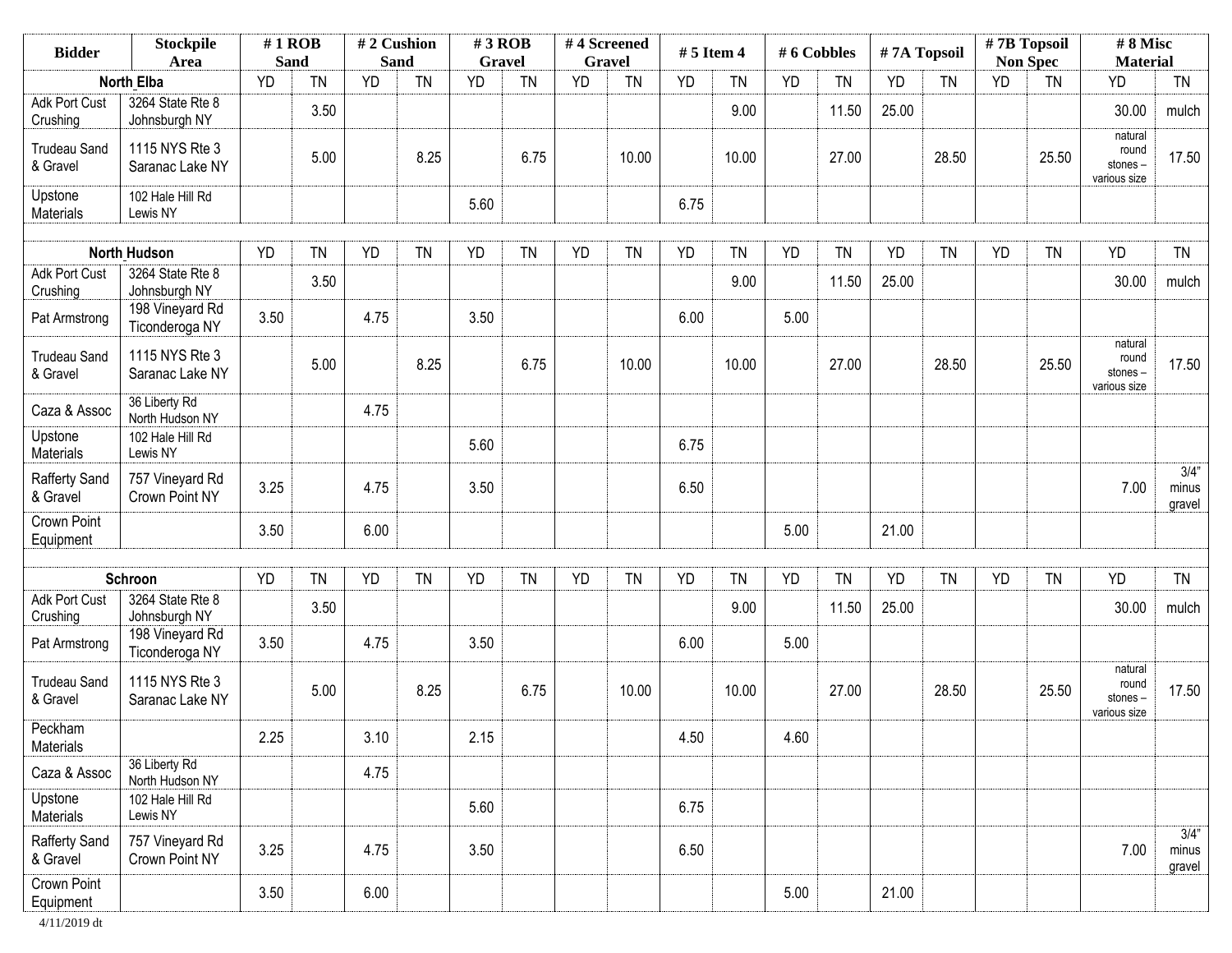| <b>Stockpile</b><br><b>Bidder</b><br>Area |                                   | $#1$ ROB<br><b>Sand</b> |           | #2 Cushion<br><b>Sand</b> |           | $#3$ ROB<br><b>Gravel</b> |           | #4 Screened | <b>Gravel</b> | # 5 Item 4 |           | # 6 Cobbles |           | #7A Topsoil |           | #7B Topsoil<br><b>Non Spec</b> |           | #8 Misc<br><b>Material</b>                  |                            |
|-------------------------------------------|-----------------------------------|-------------------------|-----------|---------------------------|-----------|---------------------------|-----------|-------------|---------------|------------|-----------|-------------|-----------|-------------|-----------|--------------------------------|-----------|---------------------------------------------|----------------------------|
|                                           | <b>St Armand</b>                  | <b>YD</b>               | <b>TN</b> | <b>YD</b>                 | <b>TN</b> | <b>YD</b>                 | <b>TN</b> | <b>YD</b>   | <b>TN</b>     | <b>YD</b>  | <b>TN</b> | YD          | <b>TN</b> | <b>YD</b>   | <b>TN</b> | <b>YD</b>                      | <b>TN</b> | <b>YD</b>                                   | <b>TN</b>                  |
| Adk Port Cust<br>Crushing                 | 3264 State Rte 8<br>Johnsburgh NY |                         | 3.50      |                           |           |                           |           |             |               |            | 9.00      |             | 11.50     | 25.00       |           |                                |           | 30.00                                       | mulch                      |
| <b>Trudeau Sand</b><br>& Gravel           | 1115 NYS Rte 3<br>Saranac Lake NY |                         | 5.00      |                           | 8.25      |                           | 6.75      |             | 10.00         |            | 10.00     |             | 27.00     |             | 28.50     |                                | 25.50     | natural<br>round<br>stones-<br>various size | 17.50                      |
| Upstone<br>Materials                      | 102 Hale Hill Rd<br>Lewis NY      |                         |           |                           |           | 5.60                      |           |             |               | 6.75       |           |             |           |             |           |                                |           |                                             |                            |
|                                           |                                   |                         |           |                           |           |                           |           |             |               |            |           |             |           |             |           |                                |           |                                             |                            |
|                                           | Ticonderoga                       | <b>YD</b>               | <b>TN</b> | <b>YD</b>                 | <b>TN</b> | <b>YD</b>                 | <b>TN</b> | <b>YD</b>   | <b>TN</b>     | <b>YD</b>  | <b>TN</b> | <b>YD</b>   | <b>TN</b> | <b>YD</b>   | <b>TN</b> | <b>YD</b>                      | <b>TN</b> | <b>YD</b>                                   | <b>TN</b>                  |
| Adk Port Cust<br>Crushing                 | 3264 State Rte 8<br>Johnsburgh NY |                         | 3.50      |                           |           |                           |           |             |               |            | 9.00      |             | 11.50     | 25.00       |           |                                |           | 30.00                                       | mulch                      |
| Pat Armstrong                             | 198 Vineyard Rd<br>Ticonderoga NY | 3.50                    |           | 4.75                      |           | 3.50                      |           |             |               | 6.00       |           | 5.00        |           |             |           |                                |           |                                             |                            |
| <b>Trudeau Sand</b><br>& Gravel           | 1115 NYS Rte 3<br>Saranac Lake NY |                         | 5.00      |                           | 8.25      |                           | 6.75      |             | 10.00         |            | 10.00     |             | 27.00     |             | 28.50     |                                | 25.50     | natural<br>round<br>stones-<br>various size | 17.50                      |
| Peckham<br>Materials                      |                                   | 2.15                    |           | 2.85                      |           | 2.10                      |           |             |               | 4.15       |           | 4.20        |           |             |           |                                |           |                                             |                            |
| Upstone<br>Materials                      | 102 Hale Hill Rd<br>Lewis NY      |                         |           |                           |           | 5.60                      |           |             |               | 6.75       |           |             |           |             |           |                                |           |                                             |                            |
| <b>Rafferty Sand</b><br>& Gravel          | 757 Vineyard Rd<br>Crown Point NY | 3.25                    |           | 4.75                      |           | 3.50                      |           |             |               | 6.50       |           |             |           |             |           |                                |           | 7.00                                        | 3/4"<br>minus<br>gravel    |
| Crown Point<br>Equipment                  |                                   | 3.50                    |           | 6.00                      |           |                           |           |             |               |            |           | 5.00        |           | 21.00       |           |                                |           |                                             |                            |
|                                           |                                   |                         |           |                           |           |                           |           |             |               |            |           |             |           |             |           |                                |           |                                             |                            |
|                                           | Westport                          | <b>YD</b>               | <b>TN</b> | YD                        | <b>TN</b> | <b>YD</b>                 | <b>TN</b> | YD          | <b>TN</b>     | <b>YD</b>  | <b>TN</b> | <b>YD</b>   | <b>TN</b> | <b>YD</b>   | <b>TN</b> | YD                             | <b>TN</b> | <b>YD</b>                                   | <b>TN</b>                  |
| <b>Adk Port Cust</b><br>Crushing          | 3264 State Rte 8<br>Johnsburgh NY |                         | 3.50      |                           |           |                           |           |             |               |            | 9.00      |             | 11.50     | 25.00       |           |                                |           | 30.00                                       | mulch                      |
| Pat Armstrong                             | 198 Vineyard Rd<br>Ticonderoga NY | 3.50                    |           | 4.75                      |           | 3.50                      |           |             |               | 6.00       |           | 5.00        |           |             |           |                                |           |                                             |                            |
| <b>Trudeau Sand</b><br>& Gravel           | 1115 NYS Rte 3<br>Saranac Lake NY |                         | 5.00      |                           | 8.25      |                           | 6.75      |             | 10.00         |            | 10.00     |             | 27.00     |             | 28.50     |                                | 25.50     | natural<br>round<br>stones-<br>various size | 17.50                      |
| Upstone<br>Materials                      | 102 Hale Hill Rd<br>Lewis NY      |                         |           |                           |           | 5.60                      |           |             |               | 6.75       |           |             |           |             |           |                                |           |                                             |                            |
| Rafferty Sand<br>& Gravel                 | 757 Vineyard Rd<br>Crown Point NY | 3.25                    |           | 4.75                      |           | 3.50                      |           |             |               | 6.50       |           |             |           |             |           |                                |           | 7.00                                        | $3/4$ "<br>minus<br>gravel |
|                                           |                                   |                         |           |                           |           |                           |           |             |               |            |           |             |           |             |           |                                |           |                                             |                            |